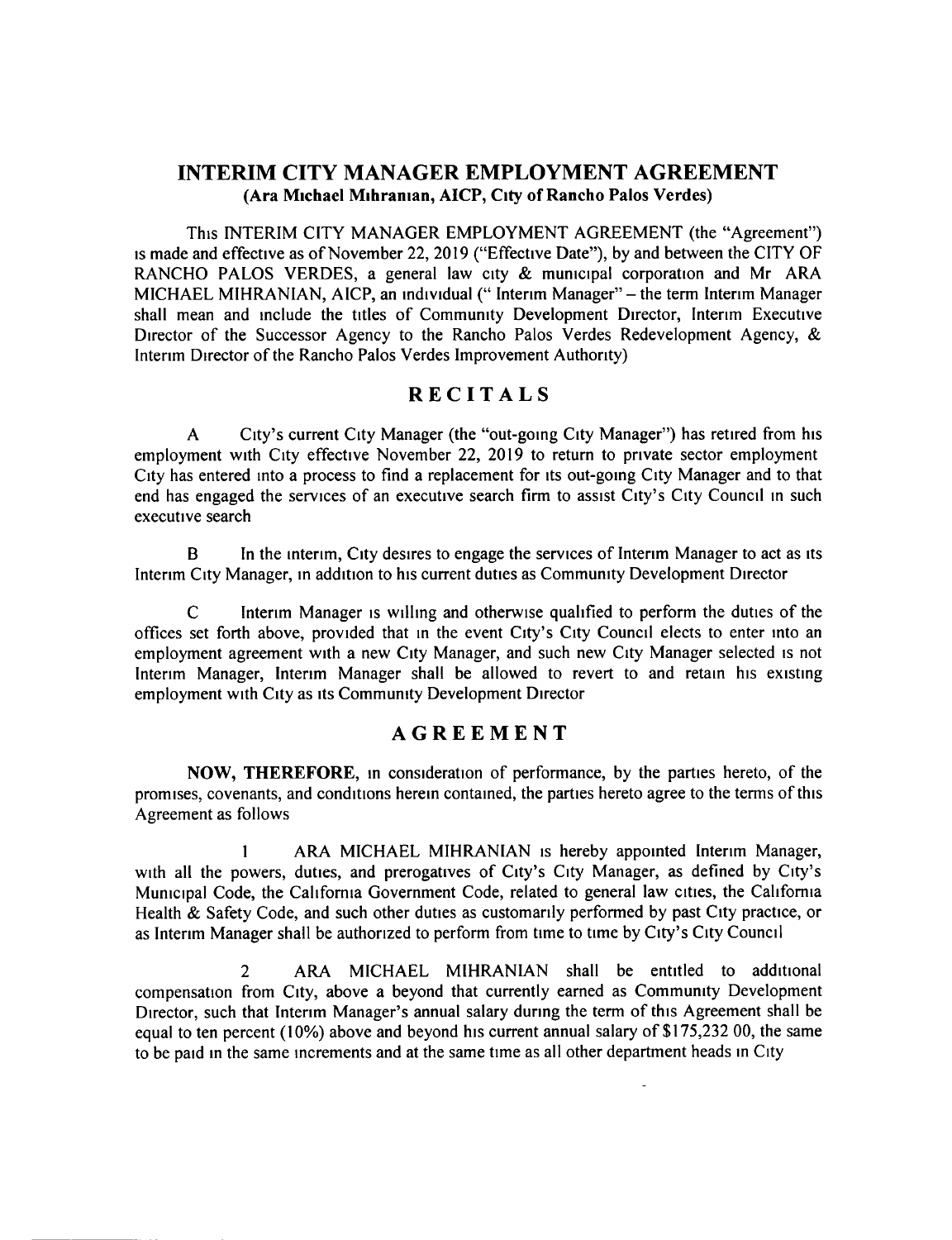<sup>3</sup> The term of this Agreement shall commence from and after the Effective Date and shall terminate from and after the date upon which City's City Council employs a new City Manager, and the same executes an employment agreement with City approved by City's City Council, completes all necessary background checks or other prerequisites to City employment, and commences upon the duties of such employment

) Vserve <sup>4</sup> During the term of this Agreement Interim Manager shall continue to Bervice as Community Development Director Interim Manager may appoint an acting or interim Community Development Director as and if needed in Interim Manager's sound discretion In the event Interim Manager is not hired as the new City Manager, Interim Manager shall be allowed to revert to and retain his existing employment with City as its Community Development Director

<sup>5</sup> Interim Manager shall be subject to the terms and conditions of that certain "Employment Agreement Between the City of Rancho Palos Verdes and Douglas Willmore," made and entered into as of March 1, 2015, and each amendment thereto, that was entered into by and between City and the out-going City Manager, excepting therefrom the provision(s) of the same regarding the payment by City of deferred compensation and automobile allowance which shall not be provided to Interim Manager, and further excepting therefrom the provisions regarding the accrual of leaves, including sick leave, vacation leave, administrative leave, which shall accrue, if at all, in the manner and at the rates that the same accrue for the position of Community Development Director

Executed at Rancho Palos Verdes, California, on November 19, 2019, to be effective as of the Effective Date first written above

ATTESTED "City"

 $\n By \n  $\sum$$ 

 $EmNx$  Colborn  $\mathcal{L}$ ity Clerk, Agency & Authority Secretary, MMC

 $\overline{\phantom{a}}$ 

CITY OF RANCHO PALOS VERDES, THE SUCCESSOR AGENCY TO THE RANCHO PALOS VERDES REDEVELOPMENT AGENCY & RANCHO PALOS VERDES

 $By = B_y$ erry Dumpvic, Mayor Agency & uty C**ll**air

#### SIGNATURES CONTINUE ON NEXT PAGE]